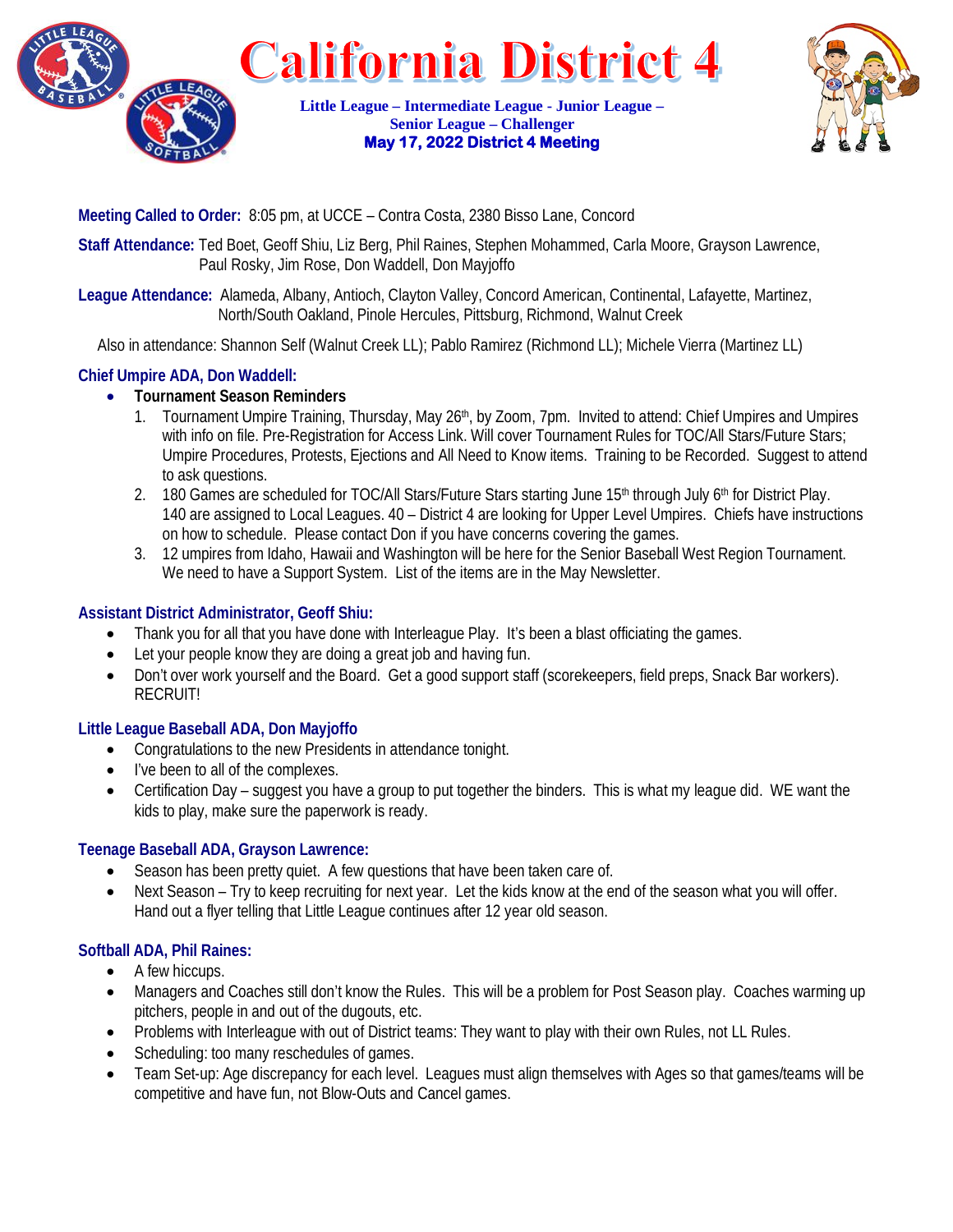



# **Western Region Tournament Chairman, Paul Rosky:**

- Senior Baseball West Region Tournament to be played at Laney College and College of Alameda
- $\bullet$  July 21st July 29th
- Volunteers are needed

## **Challenger ADA, Stephen Mohammed:**

- Everyone is playing. Games will finish June  $5<sup>th</sup>$ .
- District 4 Challengers have been invited to play in Nevada by Jim Gann. Information is in the newsletter.

## **Safety Officer ADA, Liz Berg:**

- Trainings for Managers and Coaches Make sure they complete the following for Post Season play and place in the binder:
	- A. Concussion Training
	- B. Abuse Awareness Training
	- C. Sudden Cardiac Arrest Training

Trainings are located on the District 4 website on the LL Forms page, use the link below:

Website: [http://www.californiadistrict4littleleague.org/ll\\_forms](http://www.californiadistrict4littleleague.org/ll_forms)

- **Questions?** Prior to Certification Day please contact me.
- **Visiting Teams –** have lacked their Pitching logs. Any team without a Pitching Log a Pitcher can throw ONLY 20 pitches.

## **DA Ted Boet: Website Forms Page**

- **1. All Forms in RED are Required to be in the All Star binder.**
- **2. [How to construct your Tournament Binder](https://files.secure.website/wscfus/10568722/30215705/all-star-and-toc-binder-guide-lu-051122.pdf)** (Power Point presentation) is listed under All Star Forms
- **3. Original Birth Certificate -** Need the on day to Certify the All Star binder. Bring original and 1 Copy. Npne will stay in the binder.

**Six leagues still need to Verify Background Checks on the Data Center.**

#### **Training Coordinator, Jim Rose:**

- **June Post Season Trainings** Updating the Power Points for Tournament Director, Baseball and Softball TOC and All Stars
- **TOC** I want to emphasize that Post Season games will be played using Regular Season Rules: Interleague and Little League Rules. One exception: Softball will not have a Time Limit.

## **DA Ted Boet:**

- **1. Leagues will be fined \$100 for each Team or league not in Attendance**
- 2. **Zoom Meetings:** All Post Season meetings will be by Zoom, Start at 7pm, last approximately 2 hours **a. Pre-Registration is Required.**
	- b. Softball Managers must Register twice if they have a TOC and All Star Team.
	- c. Fill in ALL information: Manager or Coach and their name; Level of Play; Name of Team/TOC

Sunday, June 5<sup>th</sup> – Tournament Director Training: minimum of 1 person per league Monday, June 6<sup>th</sup> – Baseball TOC Training: Manager and/or Coach Tuesday, June  $7<sup>th</sup>$  – Softball TOC and All Star Training: Manager and/or Coach Wednesday, June 8<sup>th</sup> – Baseball All Star Training: Manager and/or Coach